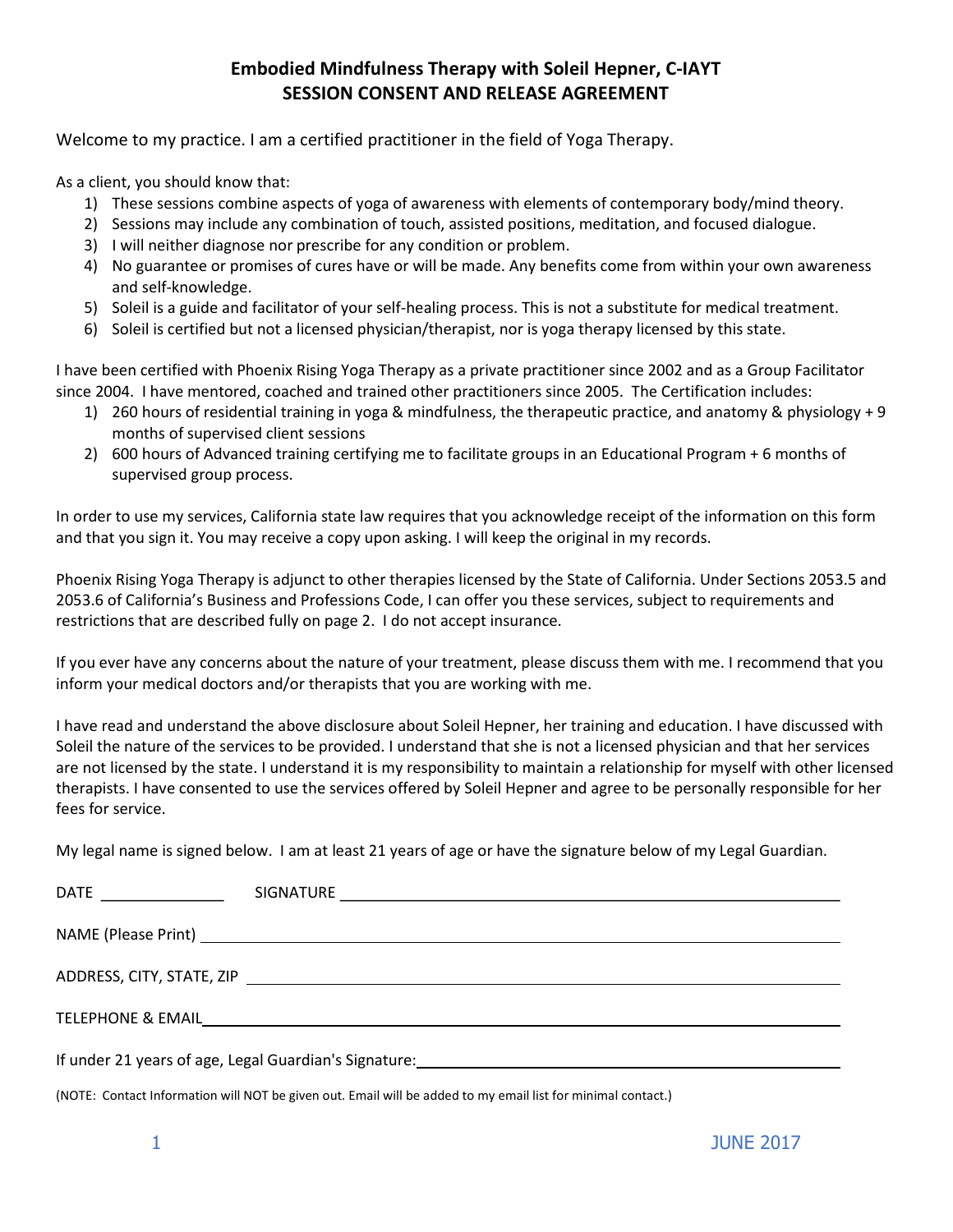### Patient Information Sheet: CALIFORNIA SENATE BILL SB-577

California Senate Bill SB-577, which was signed by the governor in September 2002, has profound implications for the practice of alternative forms of health care in California. SB-577 enables alternative and complementary health care practitioners to provide and advertise their services legally. However, they must also comply with certain requirements specified within the bill.

#### What does Senate Bill SB-577 mean for you, the patient?

SB-577 gives you access to alternative and complementary health care practitioners. You must be given information about the nature of treatment and the practitioner's qualifications. Feel free to ask a practitioner any question you might have about your treatment. Check to see if your practitioner has been certified by a professional membership society. In addition, tell your doctor about any alternative treatment you are pursuing. You can also request that your licensed and unlicensed health care providers communicate with each other and work collaboratively to meet your health care needs.

SB-577 helps to protect you. SB-577 requires unlicensed alternative health care practitioners to follow certain guidelines and restrictions.

Here are the things that unlicensed alternative practitioners are NOT allowed to do:

- **Perform any form of surgery or any procedure that punctures your skin or harmfully invades your** body.
- **Use X-ray radiation.**
- **Prescribe prescription drugs, or recommend that you discontinue drugs that were prescribed by a** licensed physician.
- Set fractures.
- **Treat wounds with electrotherapy.**
- Put you at risk of great bodily harm, serious physical or mental illness, or death. Imply in any way that they are licensed physicians.

In addition, an unlicensed alternative practitioner MUST DO the following things:

- Provide you with a statement, written in plain language that includes the following information:
	- $\circ$  (I) that they are not a licensed physician and that their services are not licensed by the state;
	- $\circ$  (2) a brief and clear description of the kind of services they provide and the reasoning behind it; and
	- $\circ$  (3) a description of their education, training, and experience.
- Ask you to sign an acknowledgement that you received the above written statement, and provide you with a copy of it. They must also keep a copy of your signed acknowledgement for three years.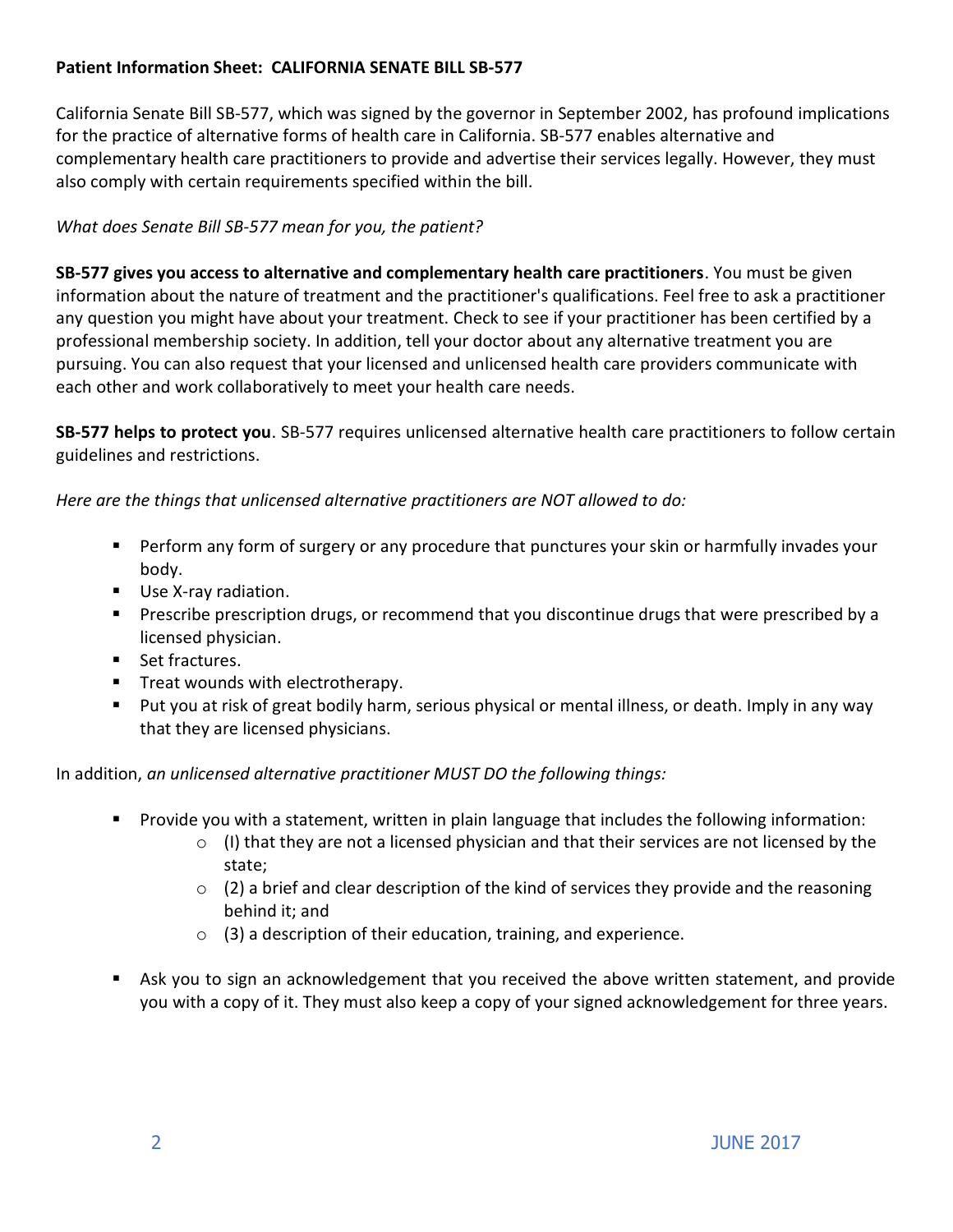## Embodied Mindfulness Therapy with Soleil Hepner CLIENT STORY FORM

# All questions are optional. While they help me hear your story as to why you are showing up to do work with me at this time, it is up to you when and how that story is revealed.

1. In what ways do you pay attention to your body? Do you receive any type of body work? (ie: massage, acupuncture, PT,…) Do you exercise? Have you tried Yoga / Meditation?

2. How does Faith, Religion, and/or Spirituality show up in your life? How do you refer to this?

3. Briefly outline your personal support system as it looks today.

(i.e., family, friends, spiritual community, health care providers, groups):

4. What do you hope to receive from bringing the body into your therapeutic treatment? What are you working with in your life to want to use a mind-body modality?

5. Is there anything else you'd like me to know before we start our work? \_\_\_\_\_\_\_\_\_\_\_\_\_

6. Are you taking any prescription or non-prescription medication? For what reason? Are they working for you?

7. What do I need to know about your physical body to work safely with you? Any injury, illness, chronic conditions, or pain that are with you today?

| Date |  |
|------|--|
| Date |  |
| Date |  |
|      |  |

 $\overline{a}$ 

 $\overline{a}$ 

 $\overline{a}$ 

 $\overline{a}$